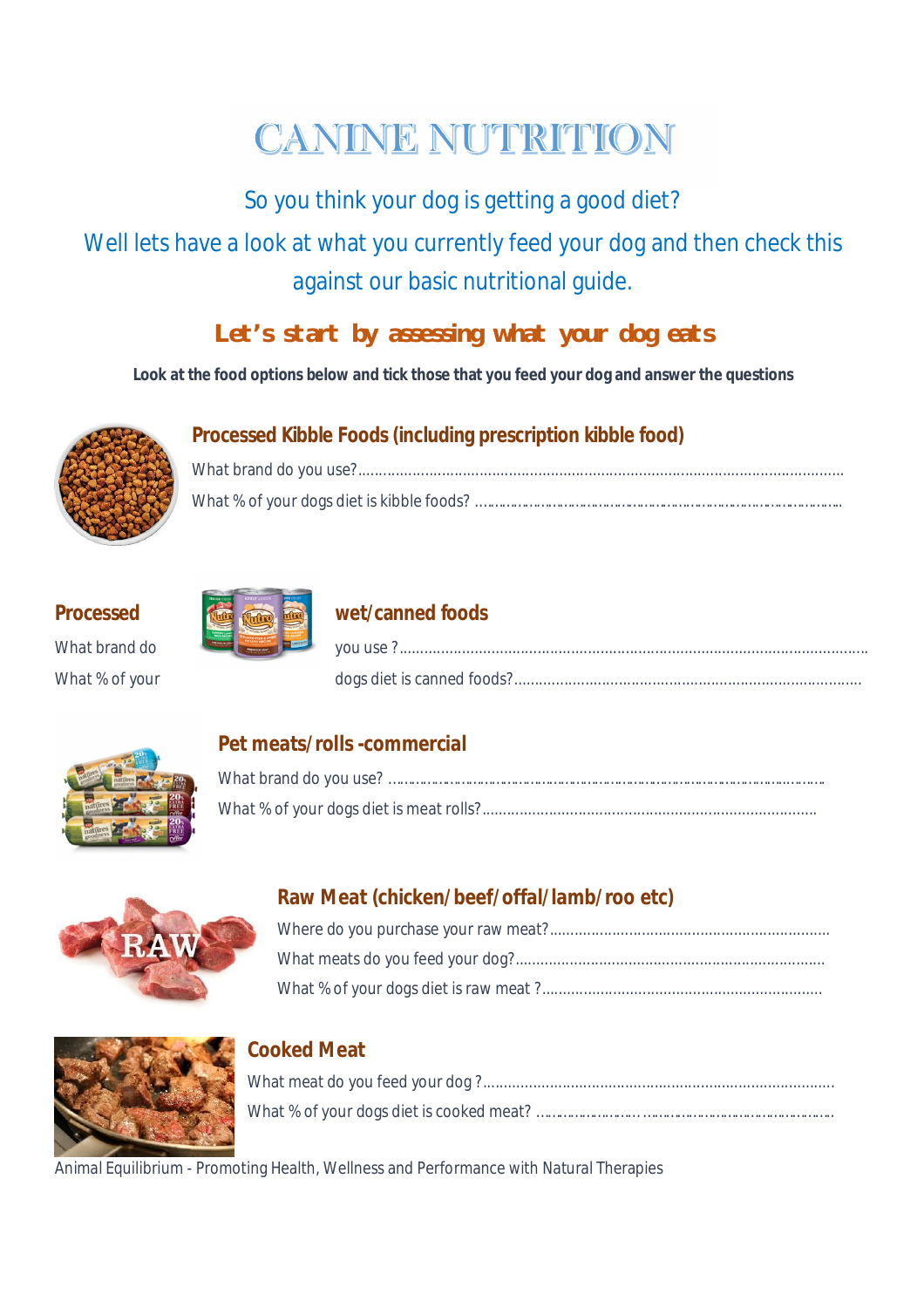

#### **Grains ( rice, corn, oats, barley, quinoa etc)**



#### **Vegetables and fruits**



#### **Dog treats – commercial**

#### **Are there other types of foods you give your dog that is NOT captured by the above categories ? Please list**

………………………………………………………………………………………………………………………………………………………………………….

**Tick the following option that best describes your own assessment of how nutritious your dogs diet is in promoting physical and emotional health and wellbeing**

 **( )** Very nutritious **( )** Reasonably nutritious **( )** Poor nutrition **( )** Have no idea

#### *Now let's find out how much you feed your dog and what your dog weighs*

- 1. Try and quantify how much you feed your dog each day ?..........................................................
- 2. How much does your dog weigh ? ………………………………………………………………………………………..
- 3. What shape is your dog? Look below and circle the one that applies to your dog

Animal Equilibrium - Promoting Health, Wellness and Performance with Natural Therapies